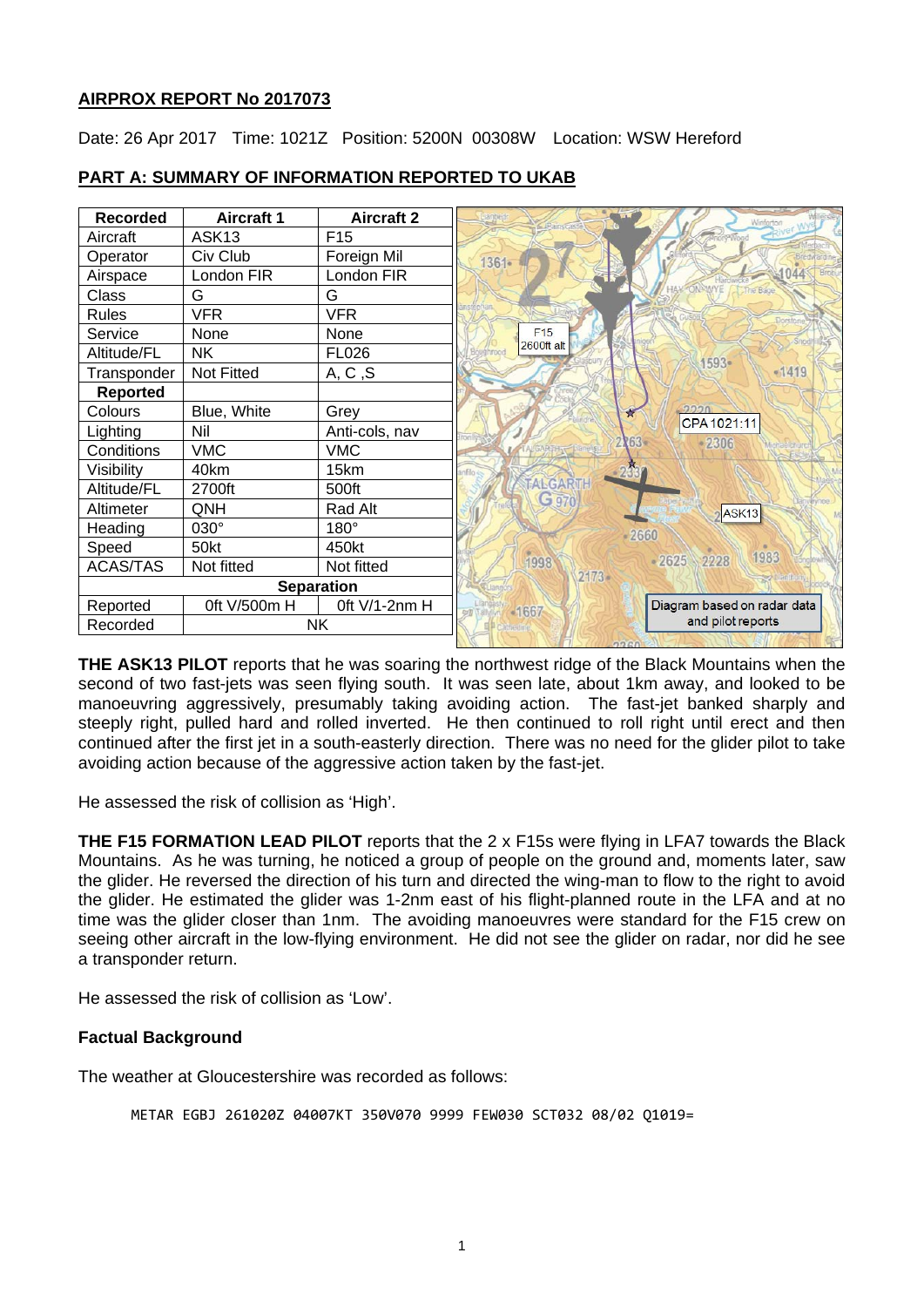### **Analysis and Investigation**

### **UKAB Secretariat**

The ASK13 and F15 pilots shared an equal responsibility for collision avoidance and not to operate in such proximity to other aircraft as to create a collision hazard[1](#page-1-0). If the incident geometry is considered as head-on or nearly so then both pilots were required to turn to the right<sup>2</sup>. If the incident geometry is considered as converging then the F15 pilot was required to give way to the  $d$ ider<sup>3</sup>.

### **Comments**

### **The Gliding Club Safety Officer**

Fast-jets tactically low-flying at 500 ft agl or less in the valleys are familiar in this part of Wales but do not come in conflict with gliders because gliders are almost never at that low a height in those areas; gliders commonly fly at or above ridge height, and are seldom below 2000 ft QNH. The evidence of the glider pilot indicates that he was seen by the fast-jet pilot and that avoiding action was taken. Many years ago 'Air Clues' contained an article warning fast-jet pilots of the hazards of windward facing mountain ridges and sea cliffs. Even when there are no gliders, there are commonly multitudes of soaring birds. A photograph from Talgarth airfield was taken of the second fast jet, when enlarged the aircraft looks like an F15.

## **USAFE**

The F-15E lead saw the glider in sufficient time to warn his wingman and direct him to "flow to my right side" whereas the ASK13 pilot saw the second F-15E only after it had initiated avoiding action and hence, presumably, the disparity in each pilots' assessment of the risk of collision.

#### **BGA**

The lead F15 pilot's lookout is to be commended; spotting gliders at these closing speeds and heights is not easy.

#### **Summary**

An Airprox was reported when an ASK13 and an F15 flew into proximity at 1021 on Wednesday 26<sup>th</sup> April 2017. Both pilots were operating under VFR in VMC, neither were in receipt of an ATS.

## **PART B: SUMMARY OF THE BOARD'S DISCUSSIONS**

Information available consisted of reports from the pilots of both aircraft, radar photographs/video recordings, reports from the air traffic controllers involved and reports from the appropriate operating authorities.

The Board first looked at the actions of the F15 pilots. They were in the low-flying system, and there was no possibility of receiving an ATS in that area at that level. The USAFE advisor commented that the F15s were not fitted with a CWS and, although they were fitted with a radar, gliders have notoriously poor radar cross-section and the one involved in the Airprox was not fitted with a transponder. Therefore, members commented that it was left to see-and-avoid as the final barrier to MAC, which had worked in this instance. The lead pilot had spotted the glider in good time, and had called it to his wingman so that he too avoided it. In doing so, the USAFE advisor noted that the manoeuvre taken by the wingman sounded dramatic but was in fact standard practice at low-level,

 $\overline{a}$ 

<span id="page-1-0"></span><sup>1</sup> SERA.3205 Proximity.

<span id="page-1-1"></span><sup>2</sup> SERA.3210 Right-of-way (c)(1) Approaching head-on.

<span id="page-1-2"></span><sup>3</sup> SERA.3210 Right-of-way (c)(2) Converging.